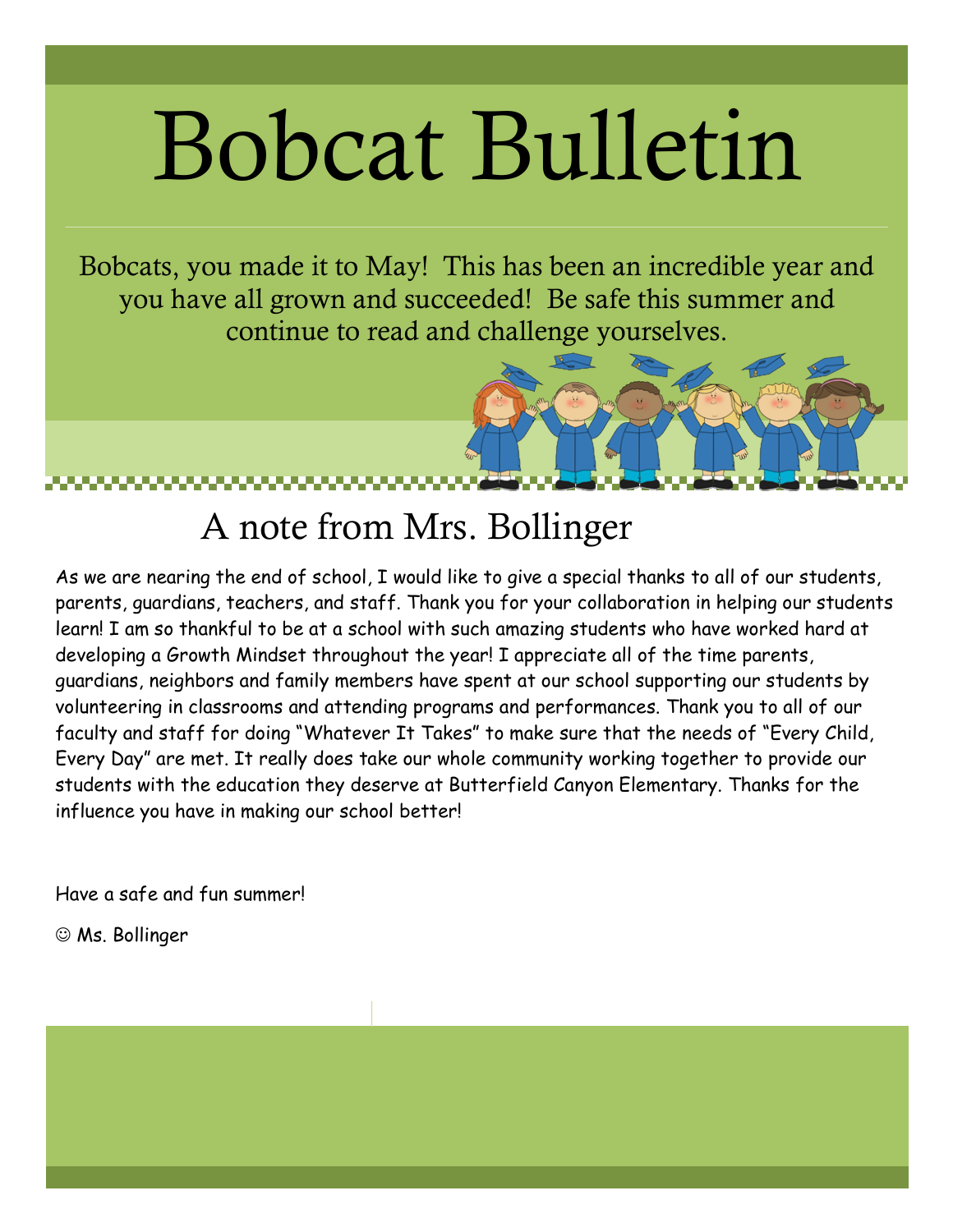

## Be a Buddy, Not a Bully

By: Anna

Have you ever been bullied before? Well, I have. If you have, do you like the feeling and would you like that feeling to go onto someone else?

Bullying is like a disease. It spreads around so fast. Even if you get bullied and have a hard life, don't take it out on others. I know it's hard, but trust me. It doesn't turn out well. I know.

How do you stand up to bullies, you ask? Well, bullies want a reaction from you. They want you be feel hurt, sad, and even mad inside. Don't give them that satisfaction. If you show them that it hurts you, they will keep tormenting you.

If you see someone being bullied, go help them. Even if you're scared, just remember, they can't hurt you unless you let them. Keep telling yourself that everything they say isn't true. Go up to the bully/bullies and tell them to stop! If they don't stop, go tell a trusted adult. The trusted adult will help you take care of the bully problem.

Just know that being a buddy, instead of a bully, will make you and other people around you happy. When you stand up to a bully, don't let them shoot you down. You got this. Be a Buddy, Not a Bully!!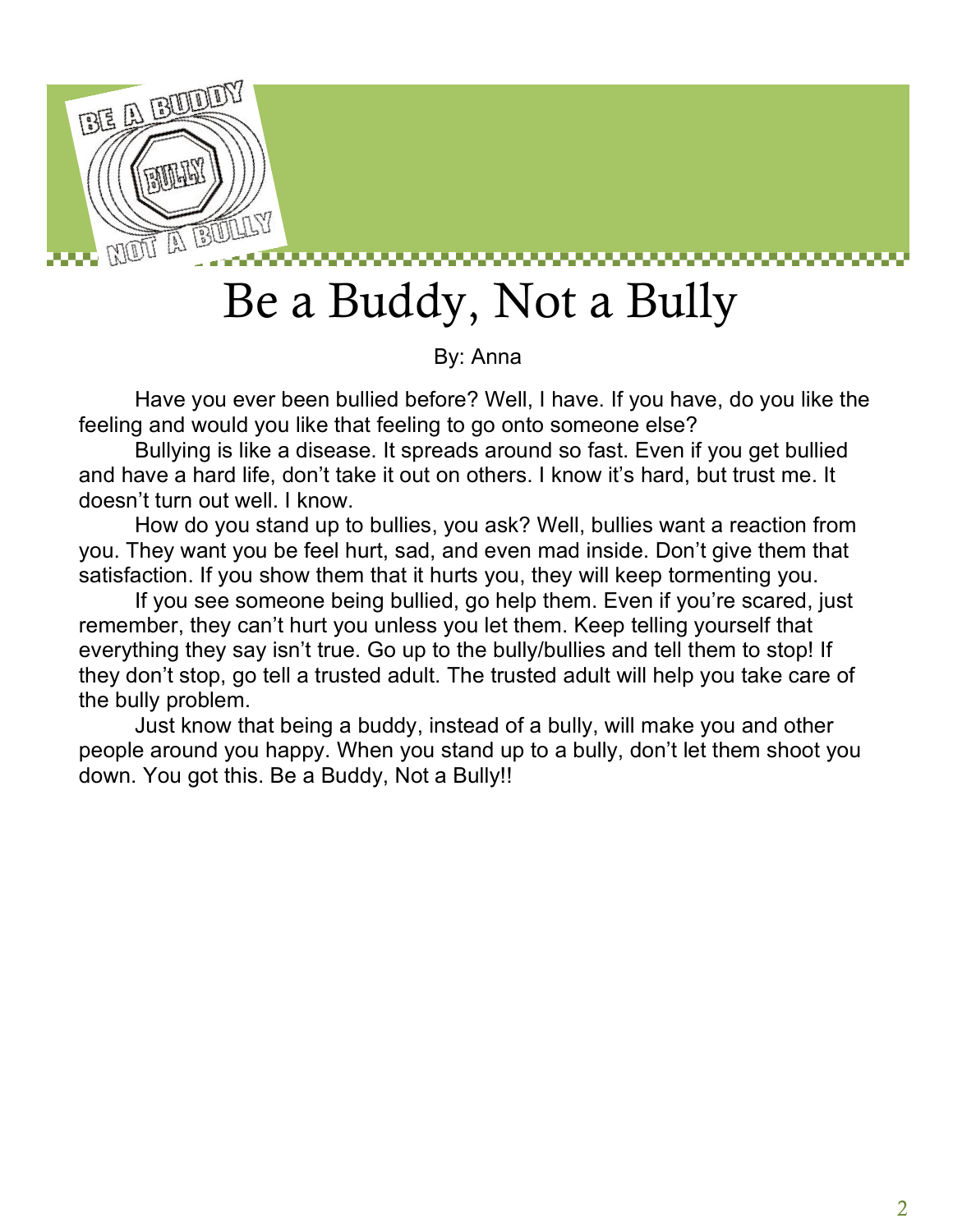



The Big 3 by Aylah

Have you heard of the Big 3? I bet you have.

Respect, Responsibility and Safety.

What do these mean? How do we follow these rules?

Respect means to treat things and people with proper care and show honor for them.

In Japan kids are asked to clean their own classrooms and they help prepare their lunches and wash dishes to show respect for themselves, others and their surroundings. They do this with a happy attitude because they realize that it's a good habit that will help them in adulthood.

Responsibility means being accountable for yourself, your actions and your property. It is easy to blame others when things don't go your way. For example Its a teacher's responsibility to create the best environment possible for learning. It is the students responsibility to take advantage of that environment and maximize their learning potential.

Safety. It's important for kids to feel safe when they come to school. They should feel welcome and safe in their classrooms and on the school grounds. Be a friend to everyone and never make unkind comments or jokes about others, this might make someone feel unsafe. Be mindful of your personal space and surroundings. Remember to report anything that looks unsafe to an adult.

When we make an effort to follow the BIG 3 we will create a happier place to learn.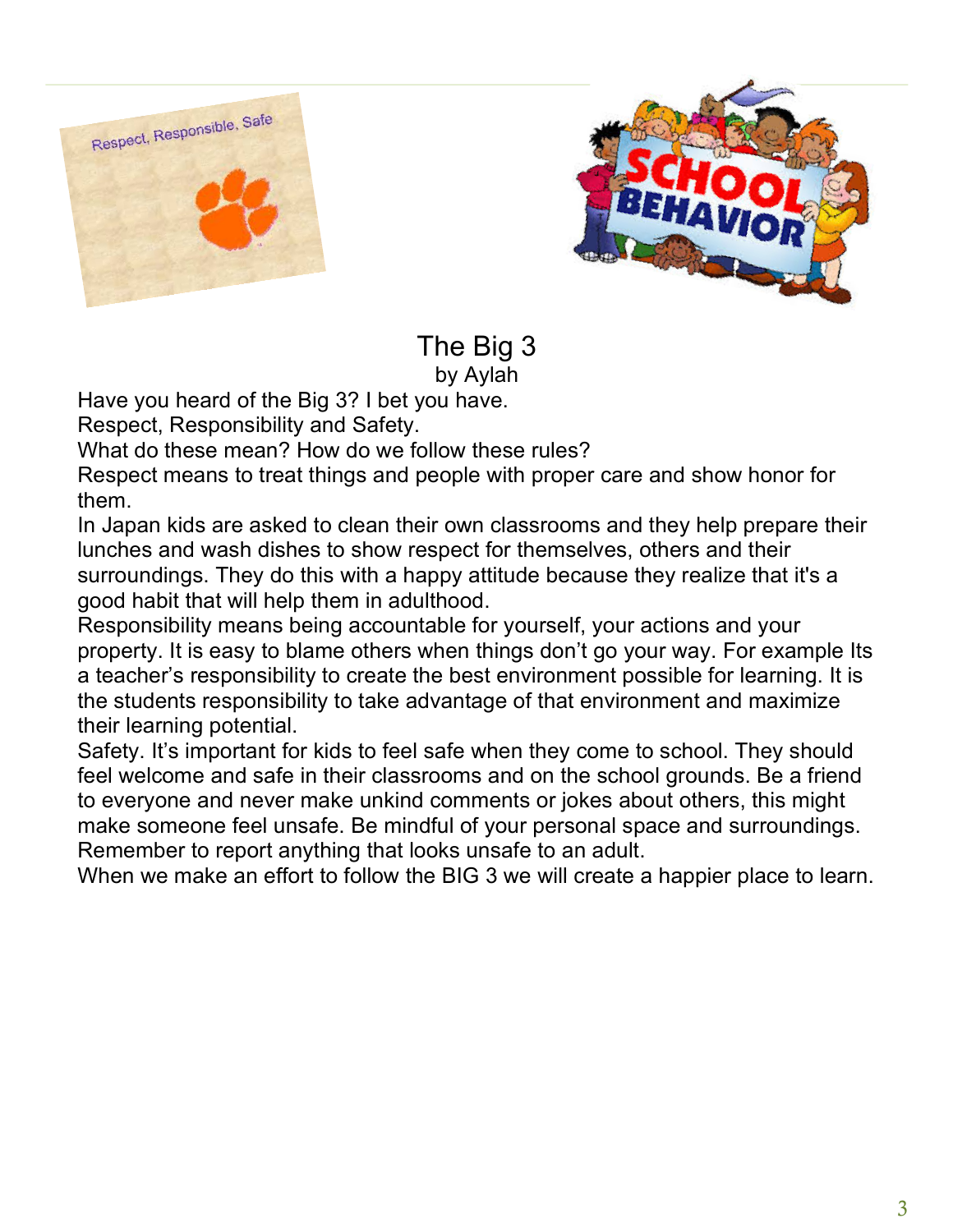

lorem ipsum dolor issue, date

### Growth Mindset: The Power of Yet by: Sophie

 For my growth mindset article, I decided to talk about the power of yet. The brain is like a muscle. You have to train it for it to become stronger. People make mistakes. And that's ok because that's how the brain works. You learn from your mistakes.

The power of yet is basically thinking instead of, "I can't do this." You say, "I can't do this *yet*." Sometimes I doubt myself at school and say " I'm not smart enough." But then I stop and think and say, "I am not smart enough, *yet*!"

You should never be afraid to ask for help or be embarrassed about it. Because wouldn't you want to learn something new? Instead of not knowing when all you had to do was ask for help? It may take some time to learn something but that doesn't mean you'll never learn it.